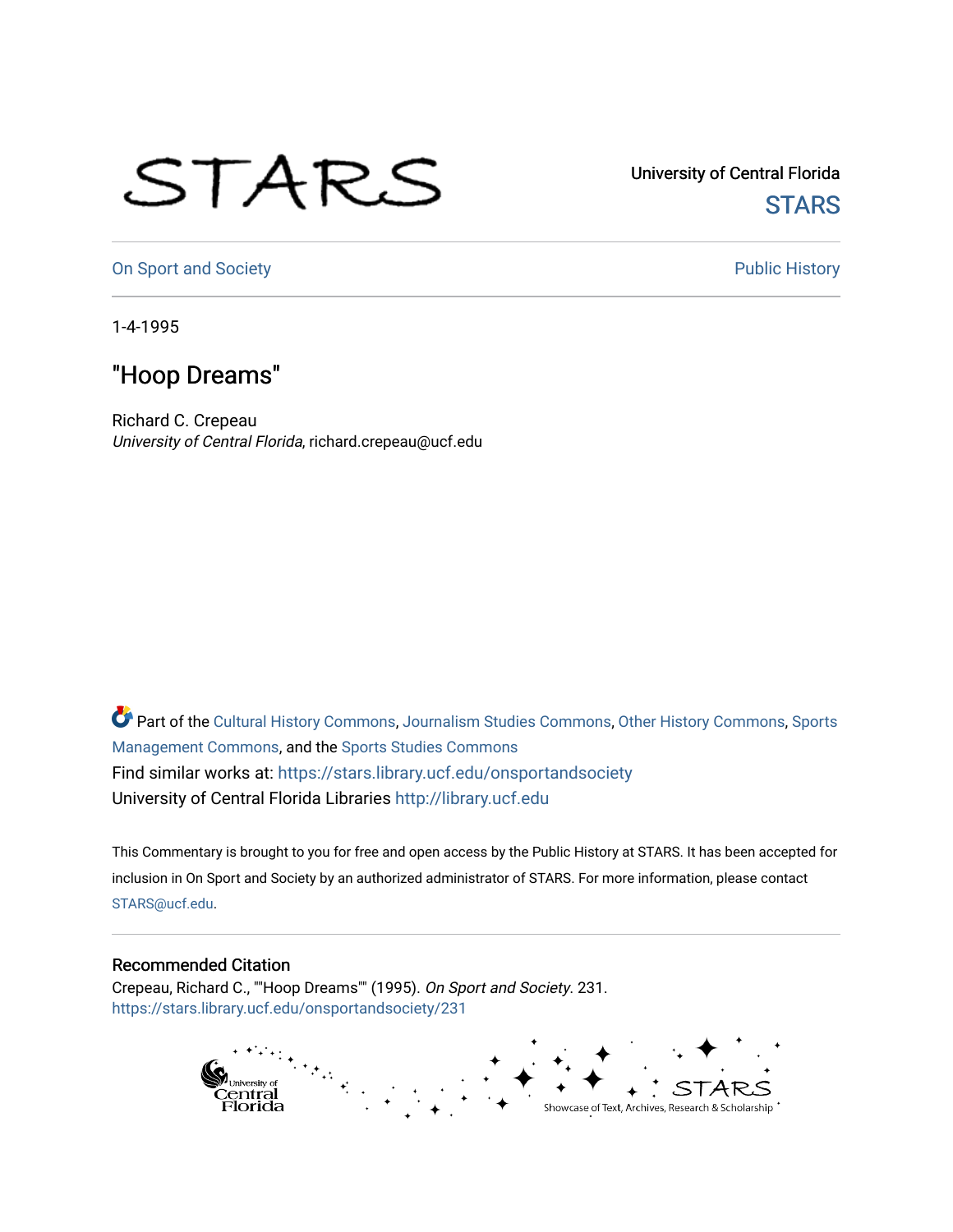## SPORT AND SOCIETY FOR ARETE January 4, 1995

It is unusual that a documentary would be named as movie of the year. It is astounding when the subject of the film of the year is sport. Both have occurred and starting tonight you can see "Hoop Dreams" at the Enzian Theater in Maitland.

Winner of the 1994 Sundance Film Festival Award for best Documentary "Hoop Dreams" an eight year project by Steve James, Frederick Marx, and Peter Gilbert follows the lives of two inner city Chicago boys who become men, during the five years chronicled in this extraordinary work of art. William Gates and Arthur Agee are fourteen-year-old children when they first appear on screen, and they are nineteen-year-old young men when the film ends.

This five-year journey extending over nearly three hours-and no it isn't too long-will leave you drained emotionally and challenged intellectually. You will never watch a high school or college basketball game in the same way again. You should come away with a much better sense of what life is like in the inner cities of America. And you should seriously question the industry of Sports in America and what it has done to the values of those whose lives it touches--players, coaches, school authorities, or fans.

You will never watch a game in the same way because after you live through the dreams of William Gates and Arthur Agee you will know the complex pressures that play upon these and so many other young men. Both Gates and Agee see the "pro myth" as the ultimate goal of their lives. The struggles to achieve the goal amidst the pressures put on by family, coaches, peers, and the environment twist and turn these young men in ways that will both amaze and appall.

Surely children in their mid-teens are not capable of dealing with all of these pressures and temptations, and surely no sane society would tolerate institutions that not only place these pressures on children, but seem to find enormous delight in doing so. The spectacle of college coaches recruiting these young men to come to their schools, the meat market environment of the Nike basketball camp complete with Dick Vitale, and the monstrous presence of the Dream, will leave you pondering the meaning of the corruption of education by sport.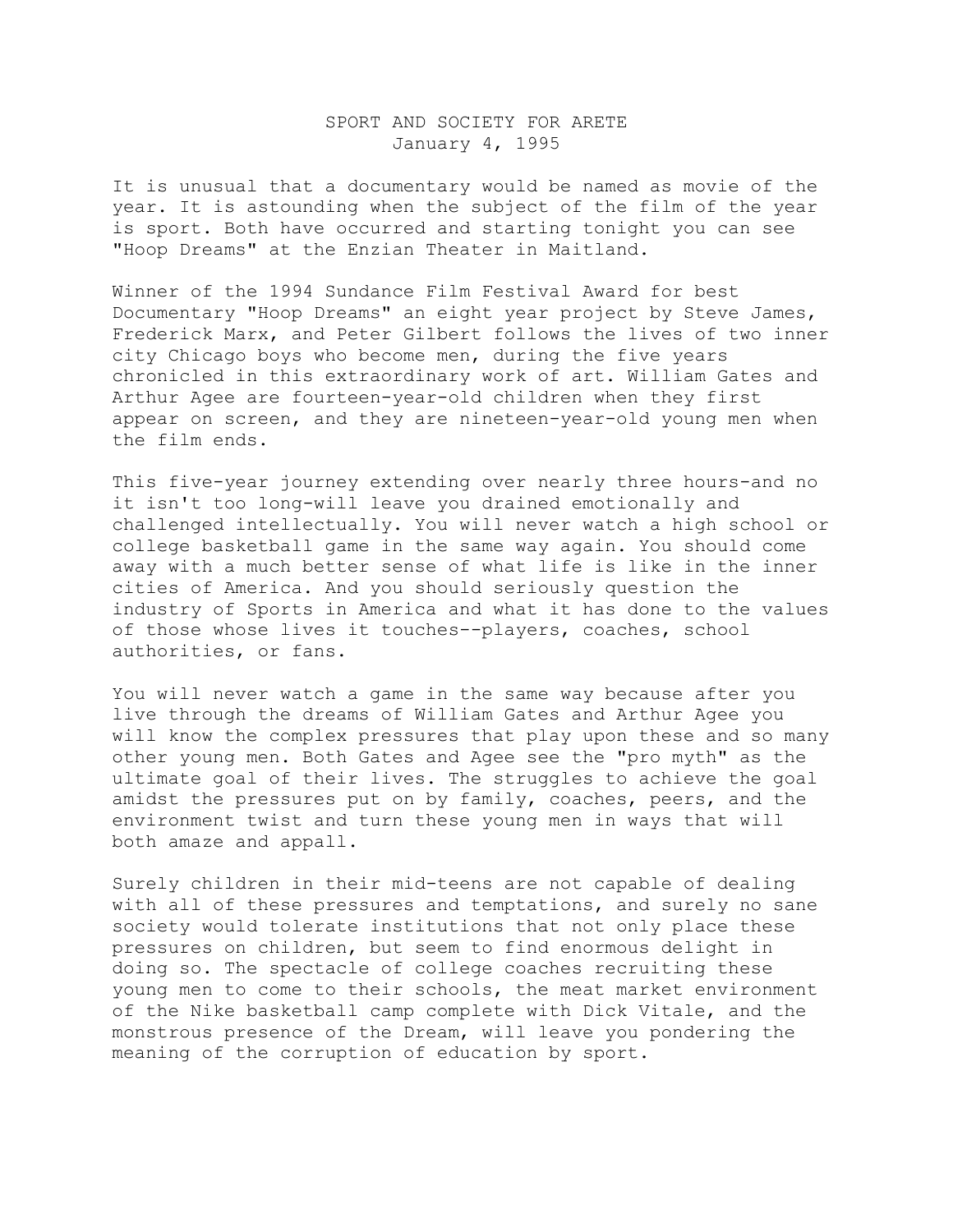But all of that pales when compared to the recruiting of these two fourteen year old eighth graders by a suburban Catholic high school. Anyone who thought that there was something religious about Catholic education will have to reevaluate after watching how quickly the authorities at St. Joseph's High School cast off Agee when it appears he will not be a star player. And the real scandal is that so few people recognize that it is.

This is not a film about basketball. It is about the dreams and aspirations of two young and representative men, and more importantly it is about the American dream as played out in a disenfranchised sector of American life. This look at African-American family life in the most trying of circumstances, is both depressing and exhilarating. Depressing for what it exposes about the powerful forces that seek to devour the human spirit in the struggle for everyday existence. Exhilarating for what it shows us about the power of the human spirit to struggle both valiantly and vainly against these forces. The inner beauty and enormous courage of Emma Gates, William's mother, and Arthur and Sheila Agee, Arthur's parents are more inspiring than anything appearing on the silver screen in years.

But in the end the centerpiece of this film are the two similar and yet quite different young men who have staked their lives on the belief that the NBA is a ticket to happiness. Of the two Gates may be the more interesting because he is more aware of the forces operating on him, and he is an extremely sensitive person. He appears, at least initially, to be more talented physically and academically than Arthur. In the end when a knee injury threatens to end his basketball career, and his priorities change after he becomes a father William realizes that the Hoop Dreams are false and that real life lies ahead.

For Arthur Agee this emotional and intellectual maturation never seems to happen. After he is dumped by St. Joseph's, he returns to an inner city school and finds basketball stardom. Lacking the grades and test scores to go big time he settles for a Junior College where the Dream lives on.

Perhaps most remarkable of all, both are still in college. William seems likely to graduate after having taken the ACT test five times to get into Marquette, while Arthur's career seems more a tribute to the ability to major in eligibility while going the JC route to his present address at Arkansas State.